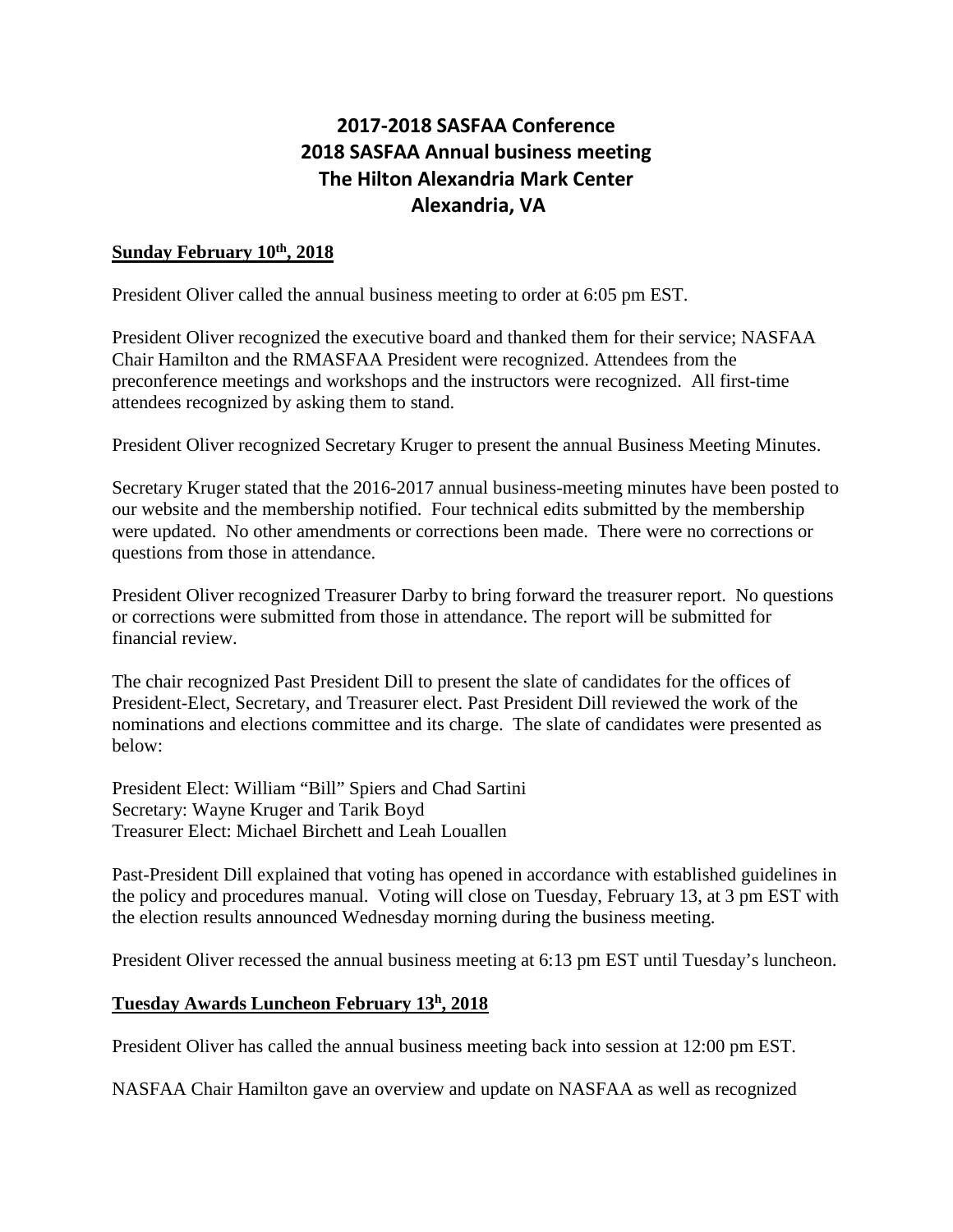those SASFAA members serving in various capacities. Further, she recognized and provided the NASFAA Leadership Award to Jeff Dennis. Award accepted by Nancy Tate.

President Oliver recognized Vice President Tulloss to give a report on training activities. VP Tulloss's report covered information on what she has done this year with regard to training and pre-conference workshops. Additionally, her report focused on the upcoming New Aid Officers' workshop in June. She presented the theme and listed the trainers who have volunteered their time to this event. Also presented were upcoming webinars being hosted by SASFAA.

President Oliver recognized the past presidents in attendance.

President Oliver recognized Sponsorship Chair Daniel to present our vendors for the 2018 Annual Conference. There are 33 vendors at this year's conference and all vendors were recognized and asked to stand so that the membership could express their thanks.

President Oliver recognized and paid honor to those SASFAA members that have passed away during the 2017 year.

President Oliver recognized President Dill and Secretary Kruger presenting them with a plaque and thanks for service to the SASFAA board.

President Oliver called forward Past President Dill to present the awards of the association. Past President Berrier also came forward to award Nathan Basford honorary lifetime membership status. Past President and Past National Chair Day came forward to award the distinguished service award to Lisanne Masterson. The other award recipients are listed below.

Honorary Membership**:** Don Rainer Lisa Tumer Shelley Park

Honorary membership with special Honor: Nathan Basford

Special Awards: Katie Harrison Jenelle Handcox Michael Bennett

President Oliver recognized the conference chair to bring forward updates.

President Oliver recessed the annual business meeting until the Wednesday morning breakfast session at 1:20 pm EST.

## **Wednesday February 14th, 2018**